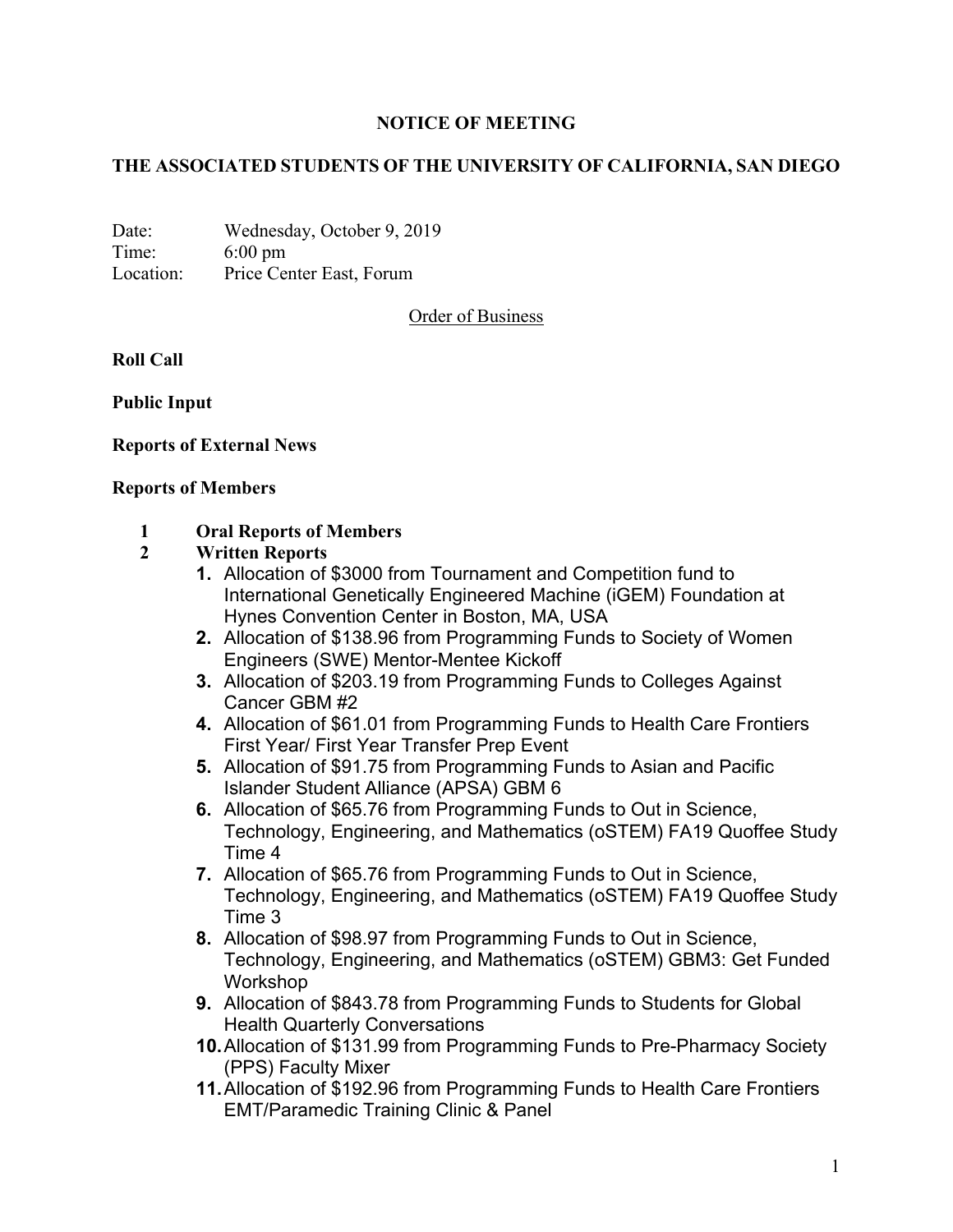- **12.** Allocation of \$69.28 from Programming Funds to Microtomes Workshop: Scientific Writing
- **13.** Allocation of \$151.44 from Programming Funds to Open Dyalog Discussion Series- Veganism
- **14.** Allocation of \$116.94 from Programming Funds to Open Dyalog Discussion Series- Immigration
	- Ethan Christensen
- **15.** Office of Student Advocacy Summer Report: This summer the office has been closed for face-to-face interpersonal office hours, but students have been receiving advice, helped with editing documents, and more over email (asadvocacy@ucsd.edu). The Sr. AVP of Student Advocacy has been emailing and video chatting with the Office of Academic Integrity to ensure that the new policy (being implemented on Sept 23, 2019) properly protects the rights of students. She has also begun preparing hiring applications and planning outreach events and campaigns to inform students about their rights. Keep a look-out for our stickers and posters with Advocacy's golden retriever!
- **16.** Office of the President Report: Met with the Chancellor along with VPCA Reynoso to discuss mental health funding, funding to support undocumented students, outreach from the Chancellor's Office to students, and potential collaboration between AS and the Chancellor's Office.

- Eleanor Grudin

## **Reports of Senator Projects**

### **Question Time**

### **Reports of Committees**

- **1** Finance Committee
- **2** Legislative Committee

# **Special Orders**

- **1** Special Presentation regarding Civic Engagement Alternative Break by the Alternative Breaks Group
- **2** Discussion on DEI Courses Pass/No-Pass vs. Letter Grade required / Reassessment of Courses
- **3** Special Presentation regarding Student Fee Referendum Process by Eleanor Grudin
- **4** Special Presentation regarding Standing Rules Amendments by Melina Reynoso

# **Unfinished Business**

**New Business** 

**Open Forum** 

**Roll Call**